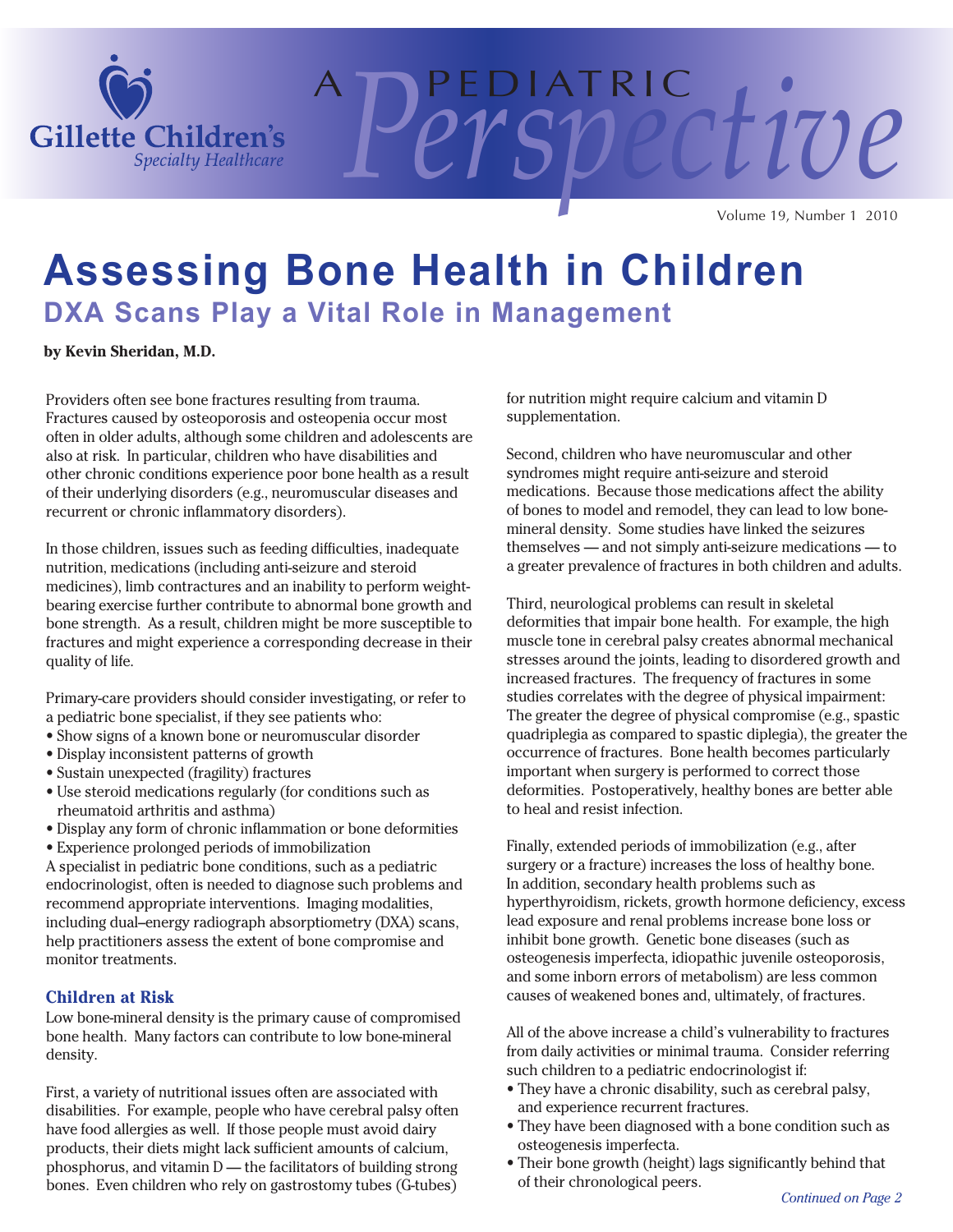### **Gillette Makes Musculoskeletal Research a Priority**

Gillette Children's Specialty Healthcare is involved in musculoskeletal research. Gillette has established five primary areas of focus:

- **Bone health in children, particularly in the presence of chronic conditions.** Bone development during childhood is clearly altered in the presence of certain disabilities. A better understanding of bone health can help reduce pain, deformity, and fracture risk.
- **Long-term consequences of conditions that originate during growth and development and affect the musculoskeletal system.** Understanding the implications of childhoodonset disabilities in adolescence and adulthood can inform treatment decisions during childhood.
- **Effects of intervention (operative or nonoperative) for conditions originating during growth and development.**

Intervention has the potential to change a condition's natural progression and improve patient health. Determining whether intervention outcomes are superior to non-intervention – and whether the intervention process is tolerable — can influence treatment decisions.

- **Impact of nutritional status and associated health problems on surgical treatment.** Understanding the factors that influence postsurgical healing can help prevent debilitating complications and failures to achieve treatment goals.
- **Role of prenatal tests and postnatal genetic evaluations in conditions for which care is provided at Gillette.**

New genetic evaluations might permit a better understanding of the natural history of some conditions and could alter treatment planning.

#### **Evaluating Bone Density**

DXA technology enables health-care providers to scan bones and then calculate their mineral density.

#### **Benefits**

The primary benefits of DXA scans are their precision, ease of use and low level of radiation. In comparison to the radiation of a standard chest X-ray, DXA scans emit just 10 percent of the amount of radiation. DXA scans are also more sensitive than routine radiographs in detecting bone loss. For example, patients would have to lose 20 to 30 percent of their bone density before those losses would be apparent on an X-ray; a DXA scan can identify bone-density losses of as little as 3 percent.

For these reasons, DXA scans are the preferred method of following changes in bone-mineral density over time.

#### **Limitations**

DXA scans do, however, have limitations — particularly in children and teenagers. Bone size varies less in adults than in growing children. During the rapid growth phase of puberty, the bones grow longer before they grow wider. A smaller or thinner bone might falsely appear to have a low bone-mineral density on a DXA scan. Thus, age and puberty maturation are important considerations when interpreting DXA scans in pediatric patients.

In children with disabilities, previous fractures, abnormally shaped bones, and surgically placed hardware all interfere with interpretations of bone-mineral density.

Proper positioning of the patient for scanning the bone region of interest (hip, spine, arm, and distal femur) is sometimes a problem in scanning people who have disabilities. Muscle contractures in the hips and arms, or scoliosis in the spine, impede the ability to replicate the same position from scan to scan. If a patient's position changes between scans, the test results will indicate a false bone density change.

Given these difficulties, it is important to use appropriate pediatric reference standards and to have the scans done at appropriate DXA centers, which are experienced in the positioning problems of people who have disabilities.

#### **Pediatric Reference Base**

Henderson<sup>1</sup> and colleagues explored the use of alternative sites to measure bone-mineral density in children with cerebral palsy. He and his colleagues found that the lateral distal femur site was more accessible and reproducible than other sites (at the hip, spine, and arm). Children with neuromuscular conditions tolerated scanning of the lateral distal femur site much better than scanning of other sites, and the site was more frequently free of artifacts.

Henderson has published a reference database of 256 healthy children, ages 2 to 18, using the lateral distal femur site. Most of the bone-health centers that perform DXA scans deal primarily with adults; a few also will scan the spine, hip, and arm of children. Gillette Children's Specialty Healthcare is one of a limited number of centers that offers DXA scans of the usual regions of interest in addition to lateral distal femur sites. Gillette uses pediatric reference data for all sites, including the distal femur site.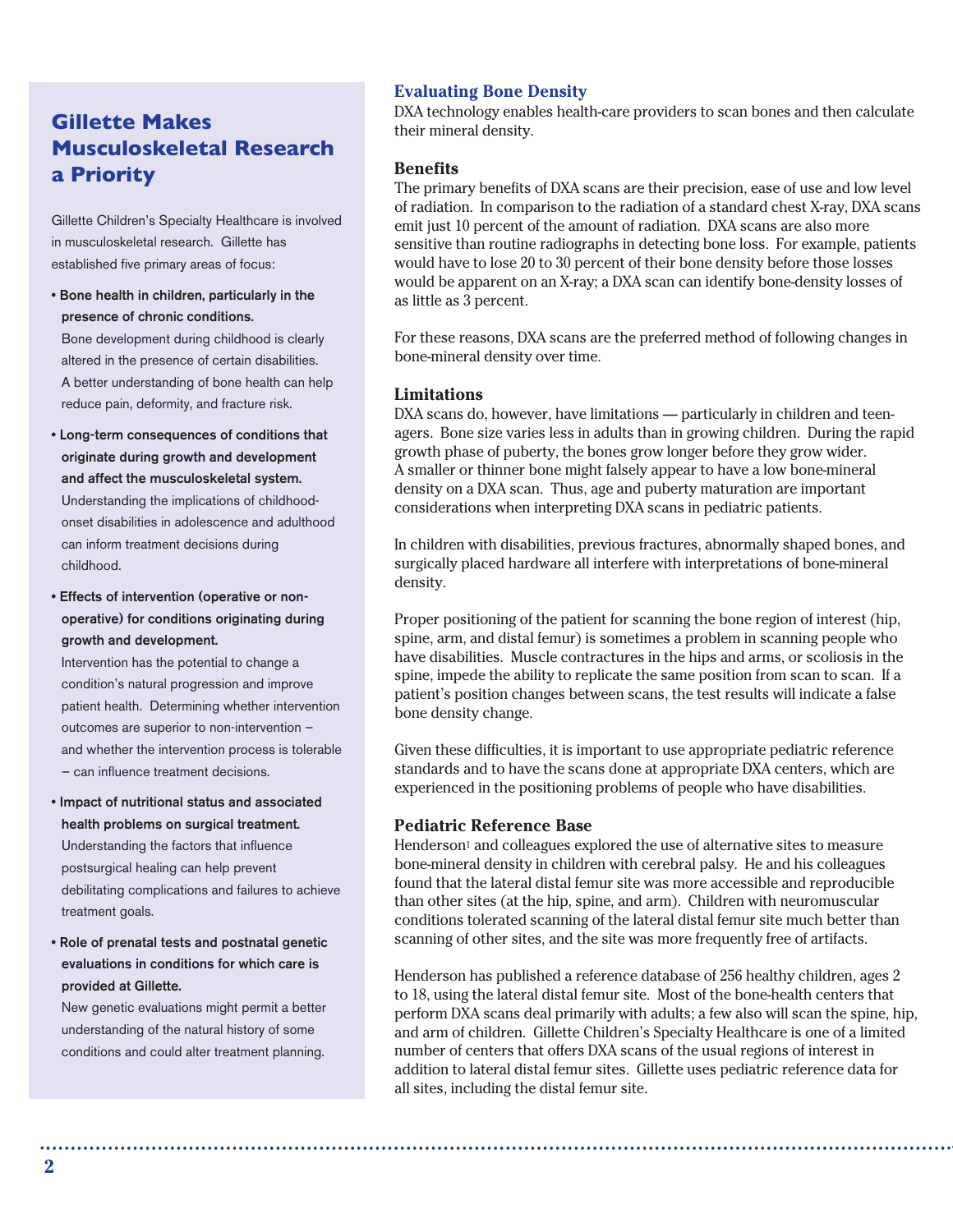#### **Treating Low Bone Mineral Density**

Once low bone mineral density is identified, the next question is: What treatments are appropriate and effective?

At Gillette, the first step is to review a patient's nutritional status and use of medications; we then make alterations, if necessary. Sometimes simply improving the amount or composition of the diet, addressing vitamin or mineral deficiencies, or changing medications can be enough to improve bone density. The U.S. Department of Health and Human Services<sup>2</sup> estimated that a 10-percent increase in bone mass can reduce fracture risk by as much as 50 percent in adults.

Decreasing the potential for falls and stabilizing limbs in children who have cerebral palsy and other disabilities reduce the likelihood of fractures. Weight-bearing activities, when possible, strengthen bones and improve balance. Although studies have looked at the effects of standers and vibration platforms on bone-mineral density, more studies are needed to determine whether changes in bone-mineral density correspond to decreased fractures.

Other treatment options include administering medications that diminish the breakdown of bone. Bisphosphonates, such as pamidronate, have been shown to temporarily decrease fracture rates in some children. Other bisphosphonates commonly used in postmenopausal osteoporosis are oral risendronate, alendronate, ibandronate or intravenous zolendronate. Those medications have been less well-studied in children, especially children who have disabilities. In addition, much less is known about the long-term effects of the medications when begun in childhood. Complications such as adynamic bone are a concern, but rarely seen. Use of bisphosphonates around the time of surgeries might also compromise bone healing. Sometimes, however, the benefits may outweigh the uncertain risk in patients who sustain frequent fractures (e.g., patients who have osteogenesis imperfecta). A few studies have examined the effectiveness and side effects of growth-hormone treatment in children with cerebral palsy.

#### **Conclusion**

Life expectancy is increasing for people who have disabilities and many chronic conditions. At the same time, the osteoporosis that elderly people experience can occur at a much younger age in adults who have disabilities — especially if those adults experienced compromised bone health during childhood. Compromised bone health is associated with increased morbidity and mortality in elderly adults. Therefore, bone health is becoming an important determinant of the quality of life in both children and adults who have disabilities. DXA scans can play an important role in assessing and treating bone disorders.

#### **Resources**

- 1 Henderson RC, Lark RK, Newman JE, et al. *Pediatric reference data for dual X-ray absorptiometric measures of normal bone density in the distal femur*. Am J Roentgenol 2002; 178:(2) 439-43.
- 2 U.S. Department of Health and Human Services. *Bone Health and Osteoporosis: A Report of the Surgeon General*. Rockville, Md.: U.S. Department of Health and Human Services, Public Health Service Office of the Surgeon General; Washington, D.C.; 2004.

# Profile Author's



**Kevin Sheridan, M.D.**

**Kevin Sheridan**, M.D., is a pediatric endocrinologist at Gillette Children's Specialty Healthcare in St. Paul, Minn. He also provides internal medicine and general pediatric services to Gillette patients. Sheridan has a special interest in the role of preventive health care for people of all ages who have chronic conditions.

He graduated from the University of Minnesota Medical School and completed a fellowship in pediatric and adult endocrinology there.